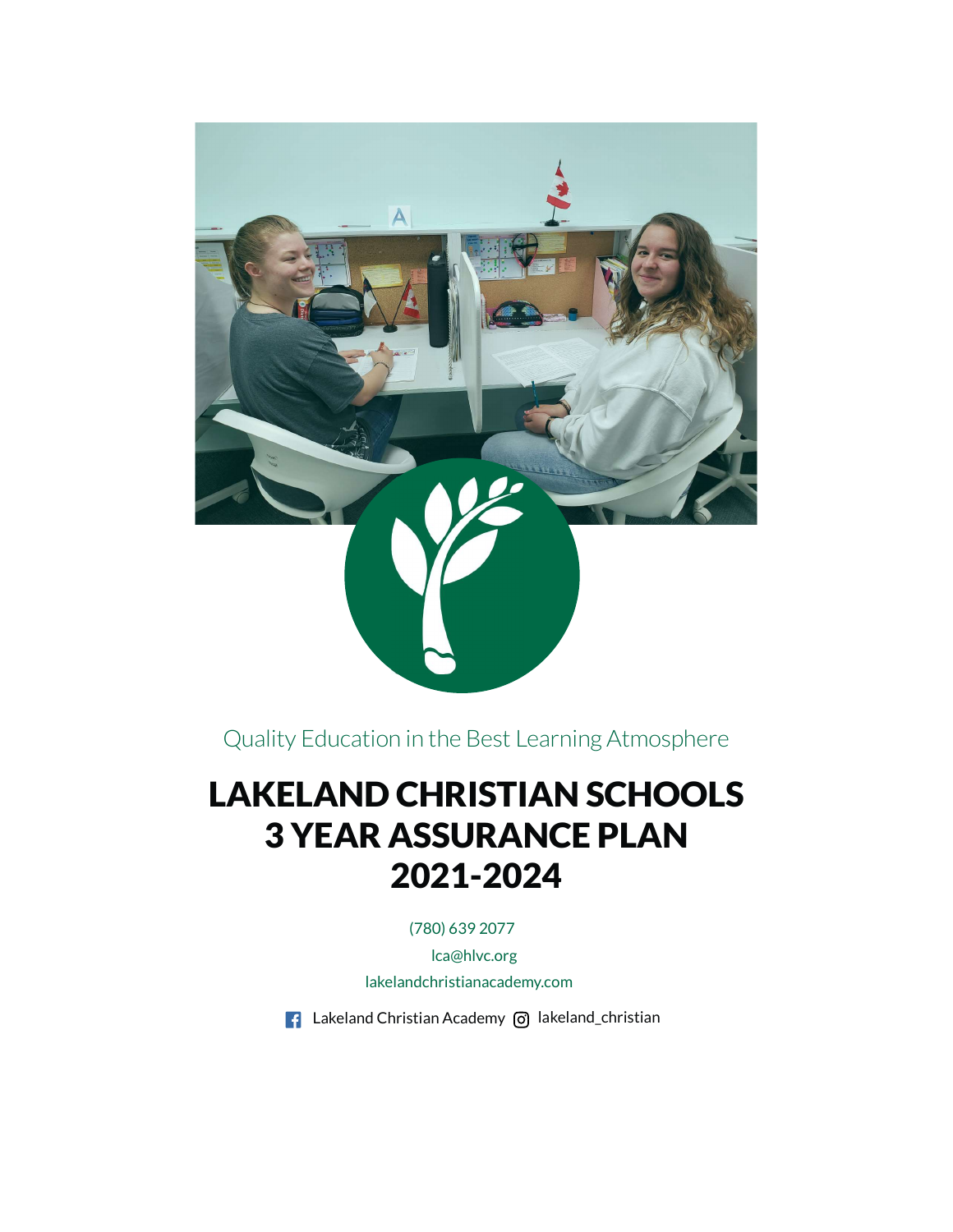## **Head of School's Message**

Our schools utilize the Accelerated Christian Education Program. This style of schooling has much more of an individualized approach to student learning. Reading and arithmetic is emphasized, and students are taught to value grammatical correctness and cursive writing. Our schools make it their goal to foster success in our students, not by making it easier, nor rewarding them for simply attending or aging chronologically but by doing an extensive analysis of each student's academic competencies when they enter the school. We then strengthen any weaknesses found during diagnostic testing. By having students start their work at the place where they are competent and then encouraging growth, rather than having all students of the same age-level move as a group, students no longer measure themselves by others' achievement but by their own achievement.

There are five areas that we emphasize to encourage success. First, all students learn to be readers. From the day they enter our school, students are trained to be independent readers and therefore independent learners. Good reading skills are critical to academic and work place success. Students read extensively in every subject that they are studying. Secondly, we inspire their imaginations. Students are engaged in all manner of writing in areas of interest. Thus, our students stay engaged and excel in school. Thirdly, when it comes to disciplinary action, girls and boys are treated equally. Disrespect and bullying are not tolerated from either gender, regardless of age. Fourth, we make room for students of all grades to run off energy at multiple unstructured physical activities, during breaks and regular physical education. Physical activity helps to keep minds sharp. Fifth, while other systems are downplaying music education, we encourage music intelligence, because it is a part of our overall intelligence. We teach and provide opportunities to play in percussion, strings (guitar, ukulele), wind (recorders) and piano. We also make pubic speaking and drama a priority because these skills in communication are needed in the work place and to be able to adeptly share the Gospel.

We appreciate that not all children learn in the same way throughout their educational experience. Consequently, we provide a quality education experience from a biblical worldview that is individualized for every student as they work at their unique learning abilities and styles. This complies fully with Alberta Education's Assurance Framework thus enabling our students to obtain an Alberta High School Diploma.

Upon completing high school with Lakeland Christian Schools, the students will have developed a strong ethical character and will have achieved a high academic standing that empowers them become active members of their community. Our staff members encourage each student to reach for the highest level in academic, physical, and spiritual development. It is important that a child grows up to become successful and fulfilled in each of these areas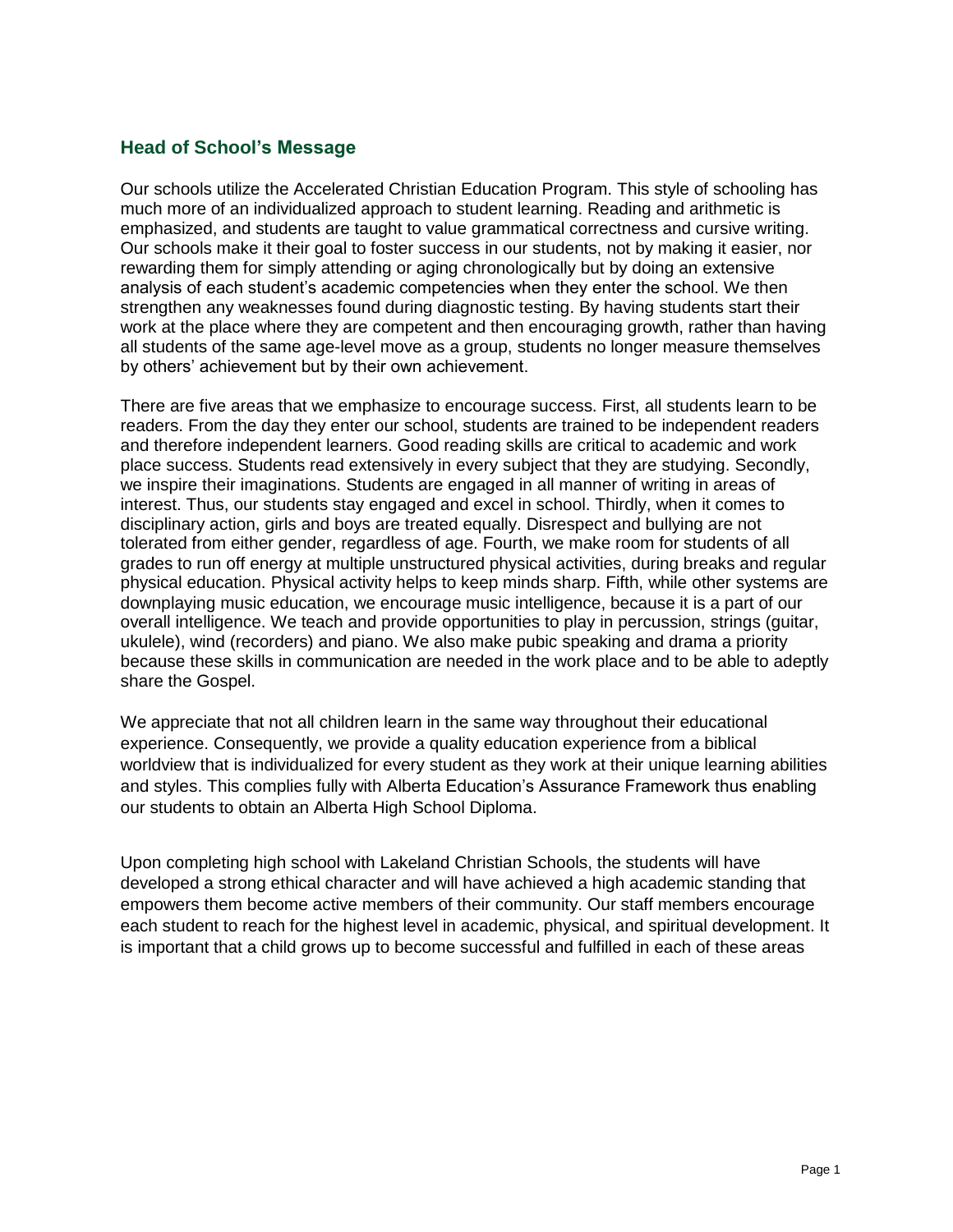## **Accountability Statement**

The Assurance Plan for the 2021 – 2024 school years for Lakeland Christian School Society was prepared under the direction of the Board in accordance with its responsibilities under the Private Schools Regulation and the Education Grants Regulation. This document was developed in the context of the provincial government's business and fiscal plans. The Board has used the results reported in the document, to the best of its abilities, to develop the education plan and is committed to implementing the strategies contained within the plan to improve student learning and results.

The Board approved the Assurance Plan for 2021 - 2024 on May 20, 2021.

Signature of Board Chair

## **About Us**

Lakeland Christian Schools offer a small student/teacher ratio with programming from Kindergarten to Grade 12 that uses a multi-media rich individualized learning program that is well suited to meet the needs of our students. We provide individual programs for students that have a wide range of abilities, from the gifted to those with learning challenges. Our program emphasizes discipline, individual responsibility, parental involvement, and Biblical truth.

We maintain an ongoing process of continuous improvement which ensures our curriculum

continues to meet the Department of Alberta Education requirements and outcomes for each course. Parents and other volunteers from the community enhance our students' learning experience as they share their experience in the school.



Lakeland Christian Schools offer a home education program and a blended education program in partnership with parents who choose to home educate their children. We support parents in their use of the curriculum materials of their choice that best suit their children's learning needs.

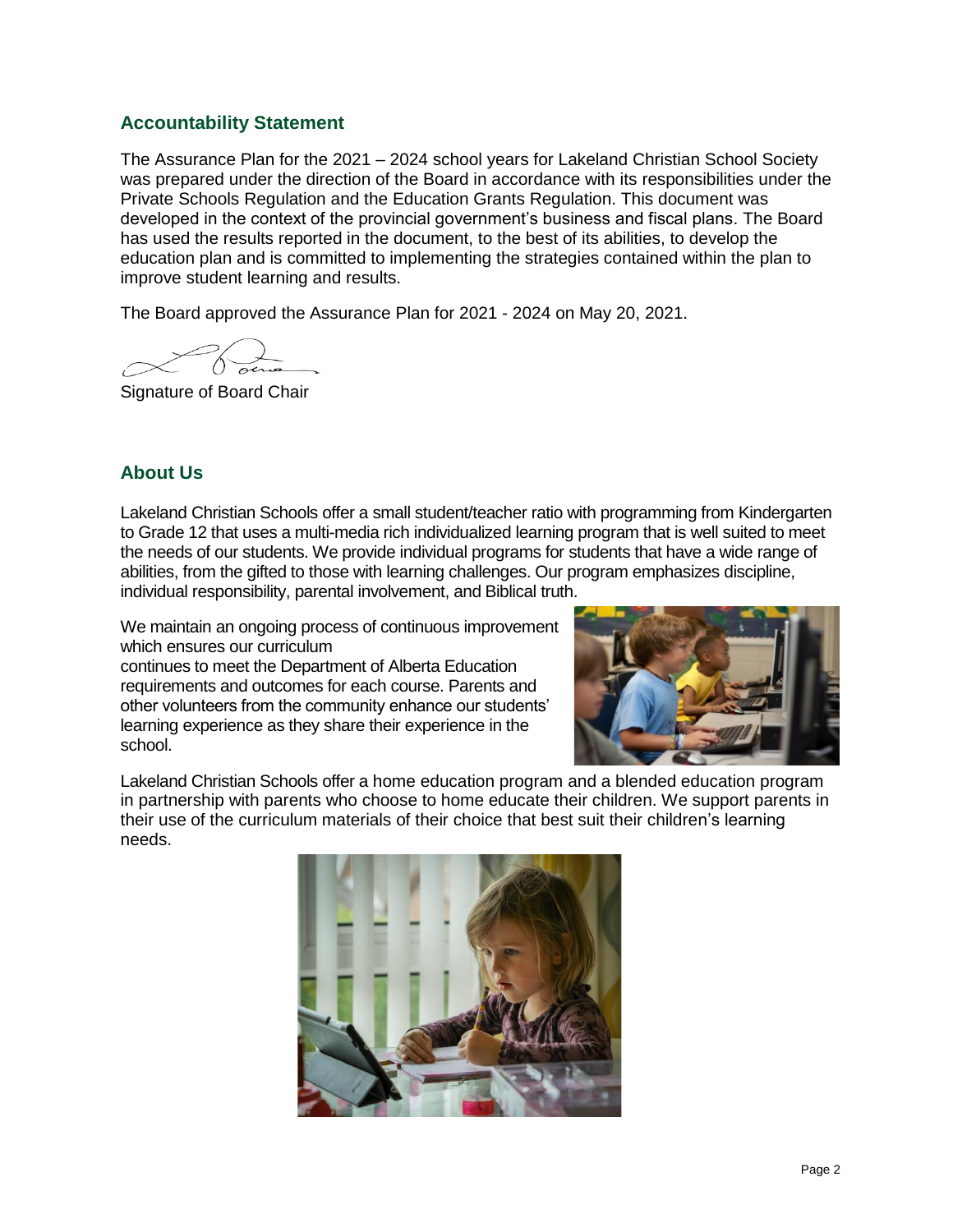## **Vision**

To inspire our students to impact the world by achieving their maximum potential academically as well as in the godly character that provides guidance and Christian Biblical standards of excellence. Jesus, our Lord and Savior, clearly modeled this in His life and ministry and students demonstrate world impact by leading change toward Christ likeness through a life lived in submission to Jesus Christ as Lord and by following our mandate to make disciples. (I Cor. 11:1; Eph. 5:1-2; I Pet. 2:20-22; I John 2:6) (Mark 16:15, Matt. 28:19)



## **Mission**

The mission of Lakeland Christian Schools is to provide a safe and caring environment with a Christian Biblical worldview for students to obtain an academic education that is Christ centered and academically sound.

Christ Centered

- Jesus is the Son of God. (Romans 1:3-4)
- Through His incarnation, He came to earth to pay the price for our sinful nature. (Rom. 4:23-25, Mark 10:45)
- By His example, He showed us how to live a prosperous life in dominion of the earth; and
- Identifiable character traits demonstrated by Christ are entwined in our curriculum and serve to clearly guide our students into Christ likeness.

Academically Sound

- The curriculum:
	- o Is Individualized
		- Each child learns in different ways at different speeds. Therefore, after diagnostic testing, (a process of ascertaining the student's actual academic performance level) an Individualized Program Plan is developed that best meets the needs of the child.
	- $\circ$  Is based on the theory of creation, supported by scientific fact and the inspired Word of God. (Gen. 1:1-27)
	- $\circ$  Encompasses the outcomes required by the Alberta Program of Studies to provide our students with a diploma from Alberta Education upon graduation.

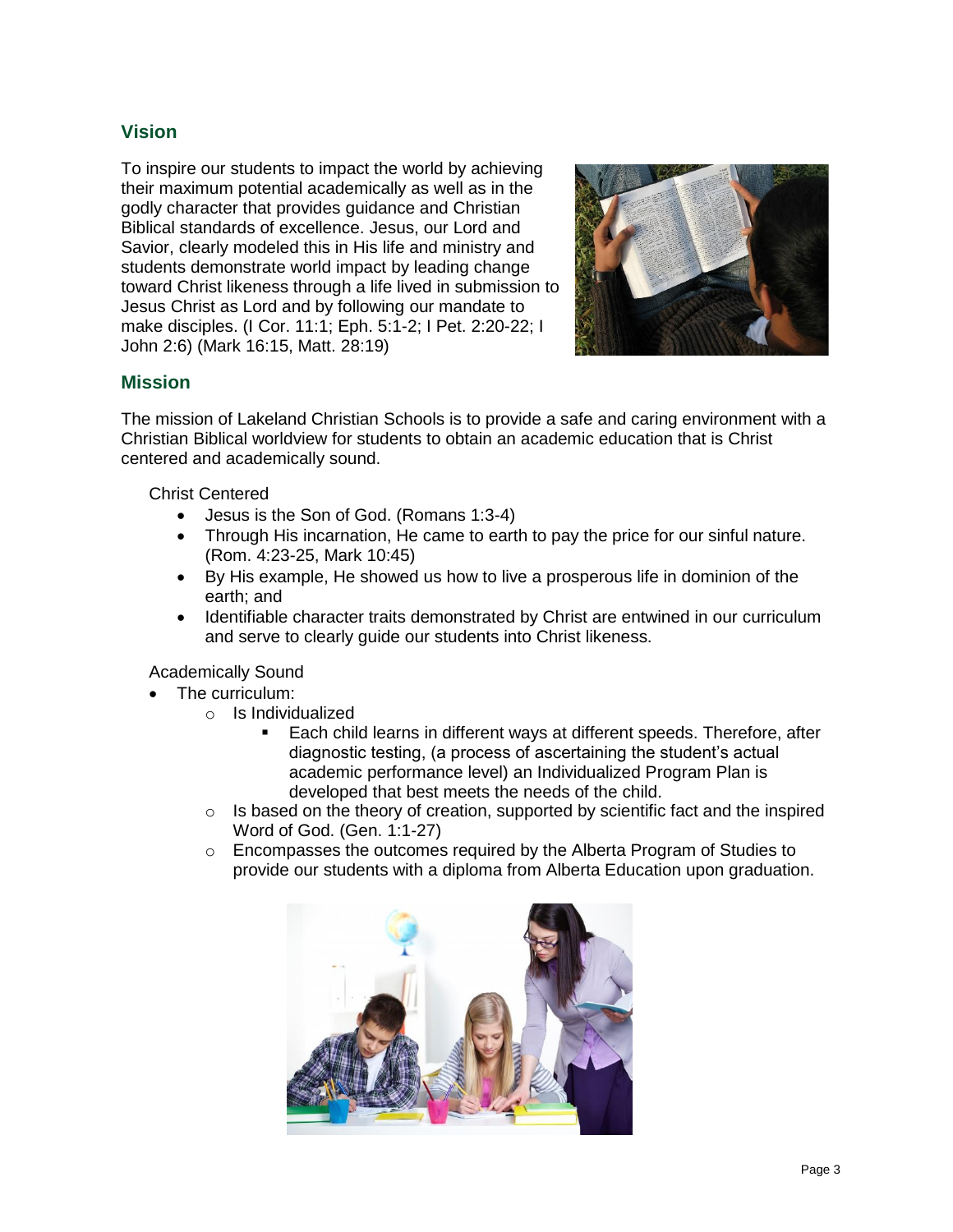## **STATEMENT OF FAITH**

We Believe:

The educational philosophy of Lakeland Christian Schools depends upon the Bible to provide the viewpoint for interpreting any subject or any school activity. The mandate for Christian education comes from God's command that children are to be taught to love God and give Him pre-eminence in their lives, and that parents are responsible for the total education of their children (Deuteronomy 6). The teacher represents the parents during the school day but does not relieve parents of their educational responsibilities to their children.

The following beliefs are foundational in our Biblical philosophy of education.

- God, eternally existing Father, Son and Holy Spirit, is the creator and sustainer of all things and is the source of all truth. (John 1:1-14)
- God is sovereign, maintaining control over His entire universe and mankind. (Psalm 103:19)
- The Bible is the highest authority and inerrant. (Psalm 33:4)
- God created mankind in His own image and consequently mankind is responsible to God for his action. (Genesis 1:27-28)
- God created mankind as male and female, equal in dignity and worth, yet with distinct and complementary roles. Consequently, men and women are responsible to God for their action and behavior in accordance with their biological sex. (Gen. 1:27; Gen. 2:20-24; Matt. 19:4; Mark 10:6; Eph. 5:20-33)
- God's institution of marriage, a covenant relationship between one man and one woman, is the sole environment within which sexual activity is permitted and is the context in which children are to be raised. This is God's blueprint for the family. (Gen. 2:24; Matt. 5:27; Rom. 1:24-27; 1 Cor. 6:9-10;1 Thess. 4:3; Heb. 13:4; Jude 7).
- For God's Plan to continue generationally, God commands parents to train their children in righteousness. (Deut. 6:1-8, Prov. 22:6)
- Mankind is a tripartite being composed of spirit, soul, and body created by God to serve Him. (1 Thess. 5:23)
- As the result of the sin of disobedience, mankind suffered spiritual separation from God (Gen. 3:6-7). To bridge this gap and restore the relationship between mankind and God, a payment for this disobedience had to be offered and accepted. This payment had to be free from all contamination. Therefore, God offered His own Son to pay the price of sin by shedding His life's blood on the cross. (2 Cor. 5:21)
- As individuals, on the basis of grace alone, by confessing Jesus as Lord and believing in our hearts that God has raised Him from the dead, we can now avail ourselves of the benefits of this restored relationship because our sin debt is paid in full. (Rom. 10:9-10)
- Knowledge of Jesus Christ and the Bible is essential to proper spiritual, mental, social, and physical growth. (Col. 1:10; 2 Pet. 1:5-8)

Ethical standards and a value system consistent with the Bible best prepare a student for fulfilling their responsibilities as a member of our democratic society.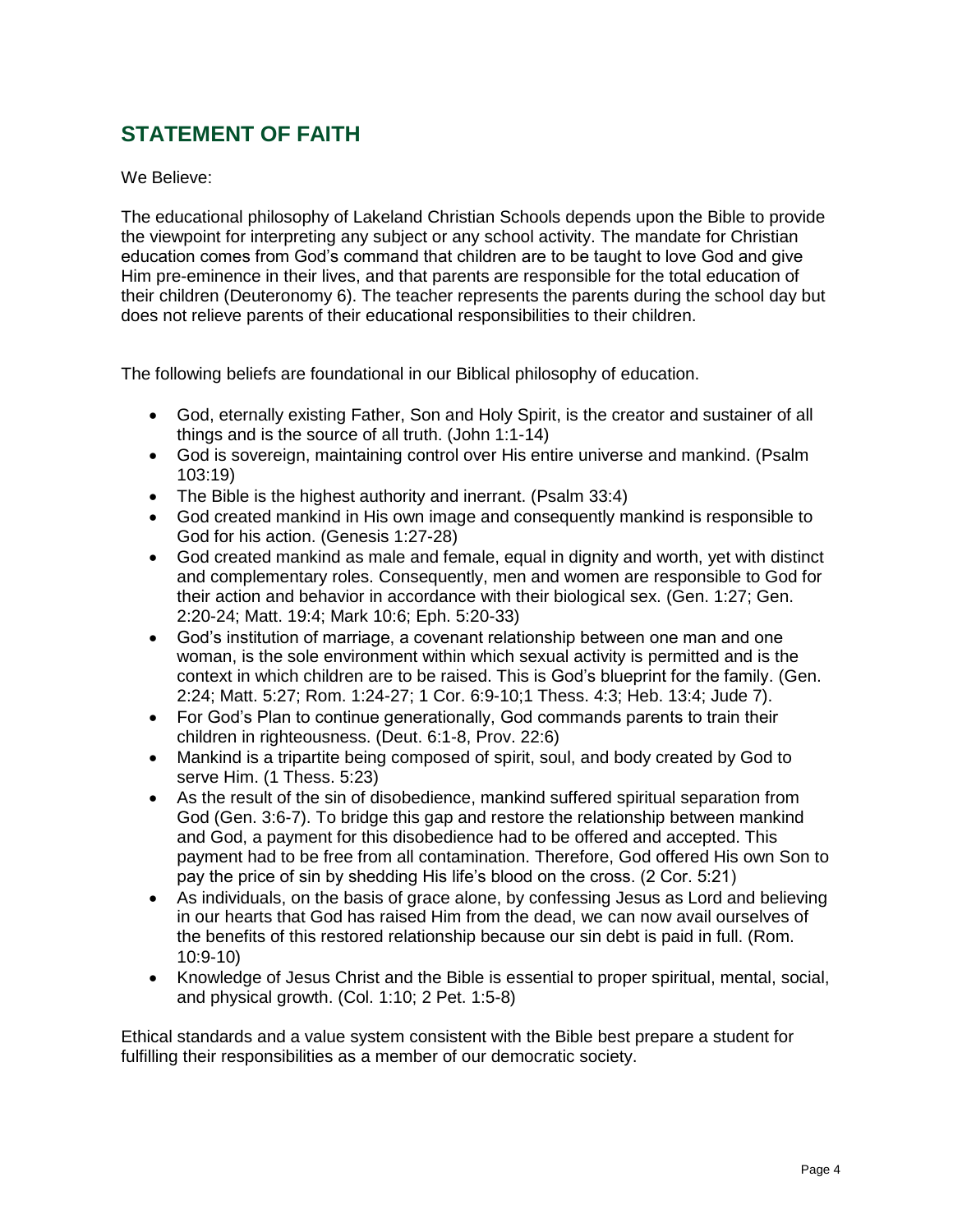## **Goal 1: Students are successful**

#### **Outcome**

Students demonstrate growth in character and academic achievement that prepares them to be productive, contributing members of their community.

#### **Strategies**

.

- Incorporate the highest principles of Christian leadership, self-discipline, individual responsibility, personal integrity, and active citizenship in everything we do.
- Teach and maintain standards of behaviour in the Learning Centre and playground through modelling respect, kindness, and a genuine regard for each student and staff members.
- Continue our K-1 phonics-based literacy program to prepare students to be good readers.
- Expect students to do their highest level of work.
- Send teachers to various conferences and professional development opportunities to increase their effectiveness and knowledge.
- Continue to prescribe an individualized course of studies for each at risk student, including selfidentified FNMI students, by assessing each student's needs, interests, and aptitudes in order to fulfil the requirements for graduation while maximizing the potential of each student.
- Encourage students to participate in provincial, interprovincial, and international student competitions where they can expand their learning by goal setting, trying new things, being involved in platform evets where they must speak in front of a group of people, and meeting others from around the world (learning about their cultures) to prepare students to influence positive change in their world.
- Incorporate work experience programs, CTS, Registered Apprenticeship Programs, other offcampus programs, ICT and community service into the school curricula where appropriate.
- Continue instilling in the students the need to be lifelong learners in all areas of life.
- Create classroom environments and lessons that help the students to be engaged learners.
- Review PAT and Diploma results to gain insight into program strengths and areas for improvement.

#### **Measures**

- Alberta Ed assurance results: provincial achievement tests, diploma exams, surveys student, parent, teacher, graduation rates, scholarships
- Student class achievement, teacher awarded marks
- Student transition into post-secondary study and the workplace



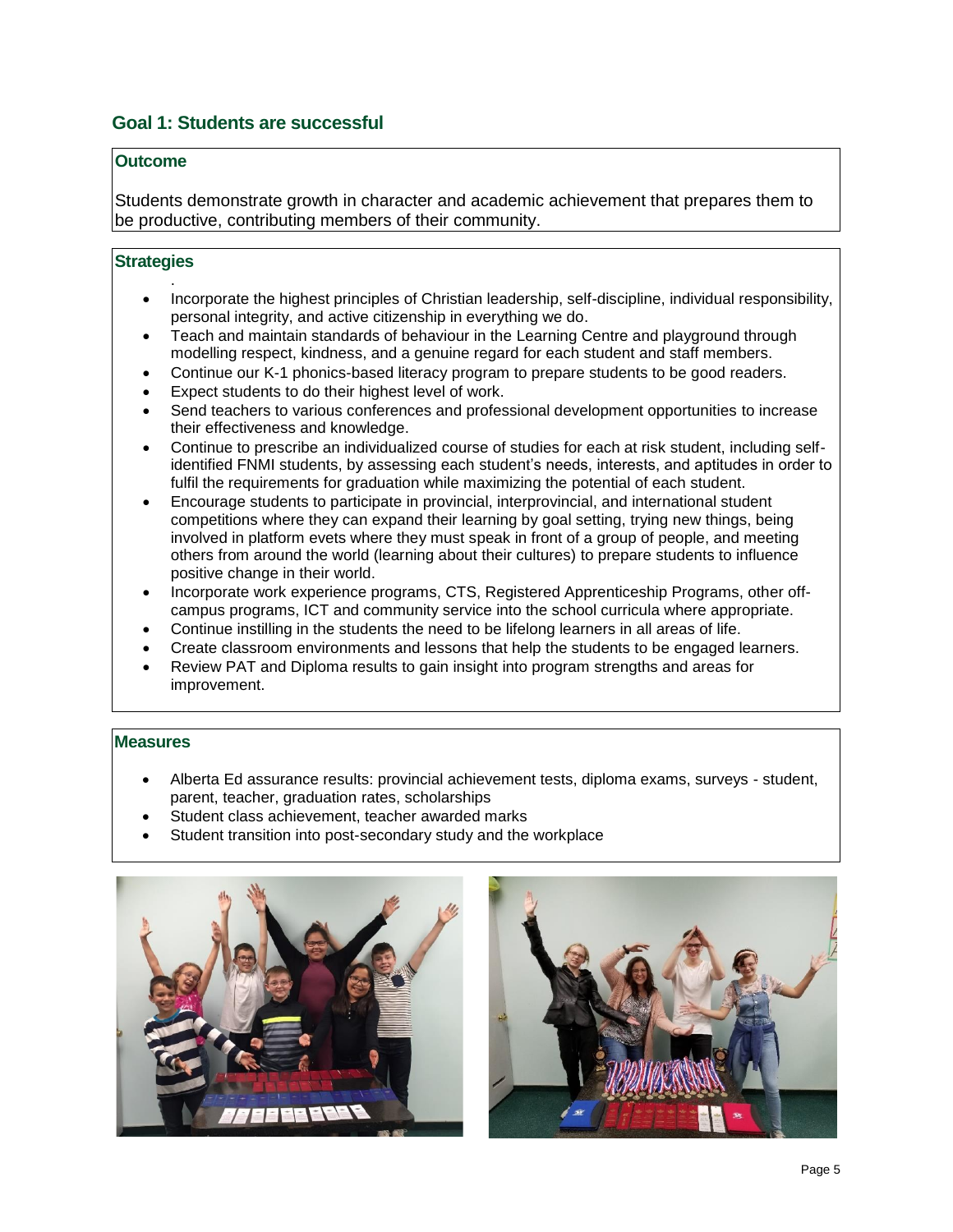## **Goal 2: Lakeland Christian Schools has excellent teachers, and school authority leaders**

#### **Outcome**

Teachers have the resources, knowledge, and supports required to ensure student success.

#### **Strategies**

- Offer teachers and leaders various professional development opportunities throughout the school year.
- Access online professional development resources to enable focused skill and knowledge development.
- Teachers and leaders have opportunities for collaboration, discussion, and planning to ensure all students are supported.
- Teachers and leaders use a range of data arising from their day to day practice to motivate and direct their continuous learning.

#### **Measures**

- Alberta Ed survey results: program improvement, professional growth
- Teacher satisfaction

### **Goal 3: Lakeland Christian Schools meets the needs of each student in a safe and caring environment.**

#### **Outcome**

Students have respect and a genuine regard for others as the emulate the love of Jesus.

#### **Strategies**

- Maintain a close community and high behavioral expectations based on the school's mission statement and core values
- Teach and maintain standards of behavior in the Learning Centre and playground through modelling respect, kindness, and a genuine regard for each student and staff member.
- Total inclusion of special needs students in our program, tailoring expectations and required outcomes to their individual abilities.
- Daily devotions and weekly chapels focus on character and faith development.
- Health and life skills classes develop students' knowledge of healthy character and social functioning.

#### **Measures**

- Alberta Ed survey results
- Parent and student feedback
- Consultation with students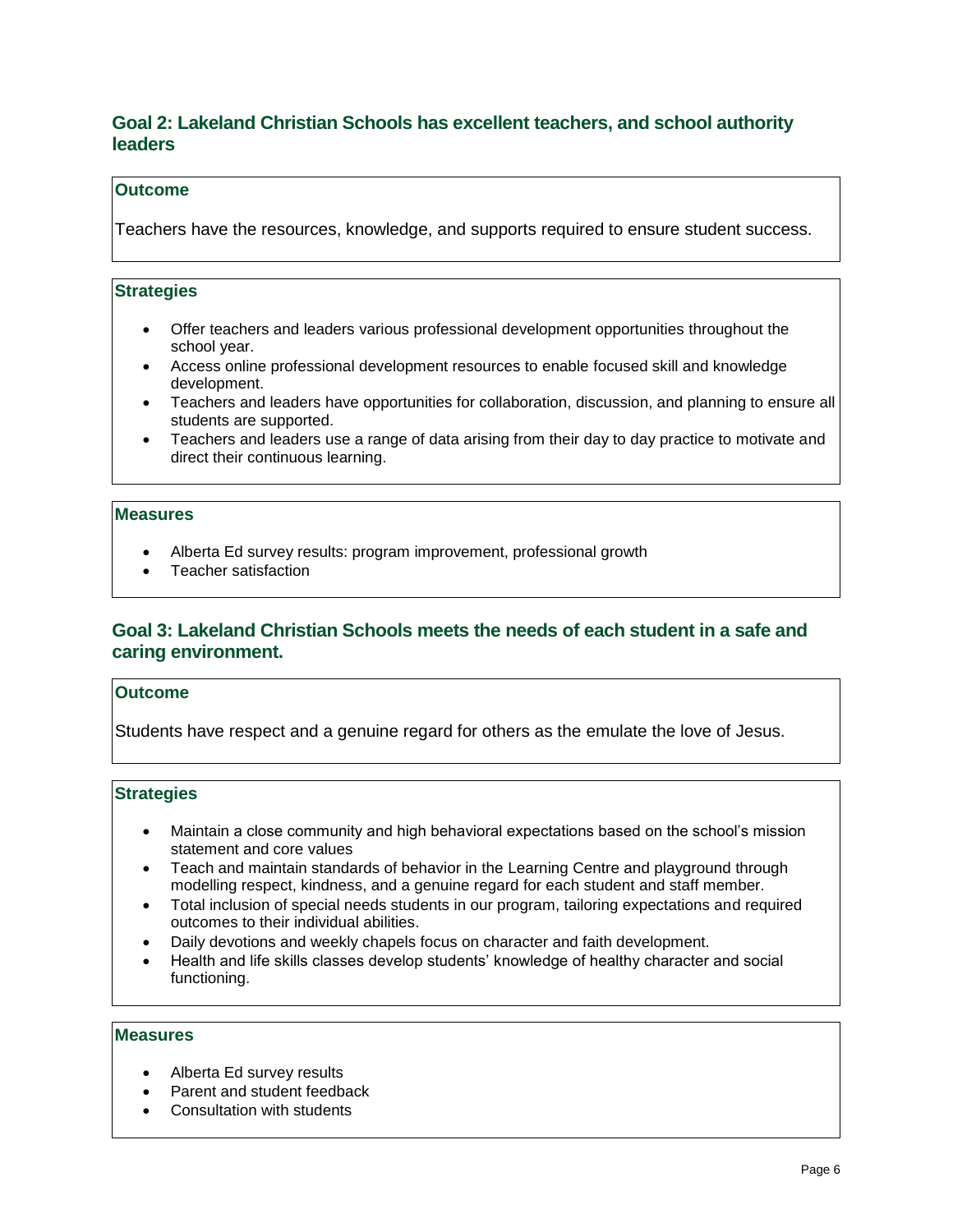## **Goal 4: Lakeland Christian Schools engage their stakeholders**

#### **Outcome**

Lakeland Christian Schools' leaders ensure student success through sound stewardship, community engagement, and transparency.

#### **Strategies**

- Actively involve parents in the operation of the school and at school events as volunteers further enhancing student program quality.
- Clear, timely, and ongoing communication with parents regarding input or decisions impacting students and the school community.
- Build a strong presence in social media within our community to keep our stakeholders informed and engaged in what is happening at LCA.
- Continue to solicit input from stakeholders.

#### **Measures**

- Alberta Ed survey results: parent satisfaction with their involvement in the school.
- Parent and student feedback